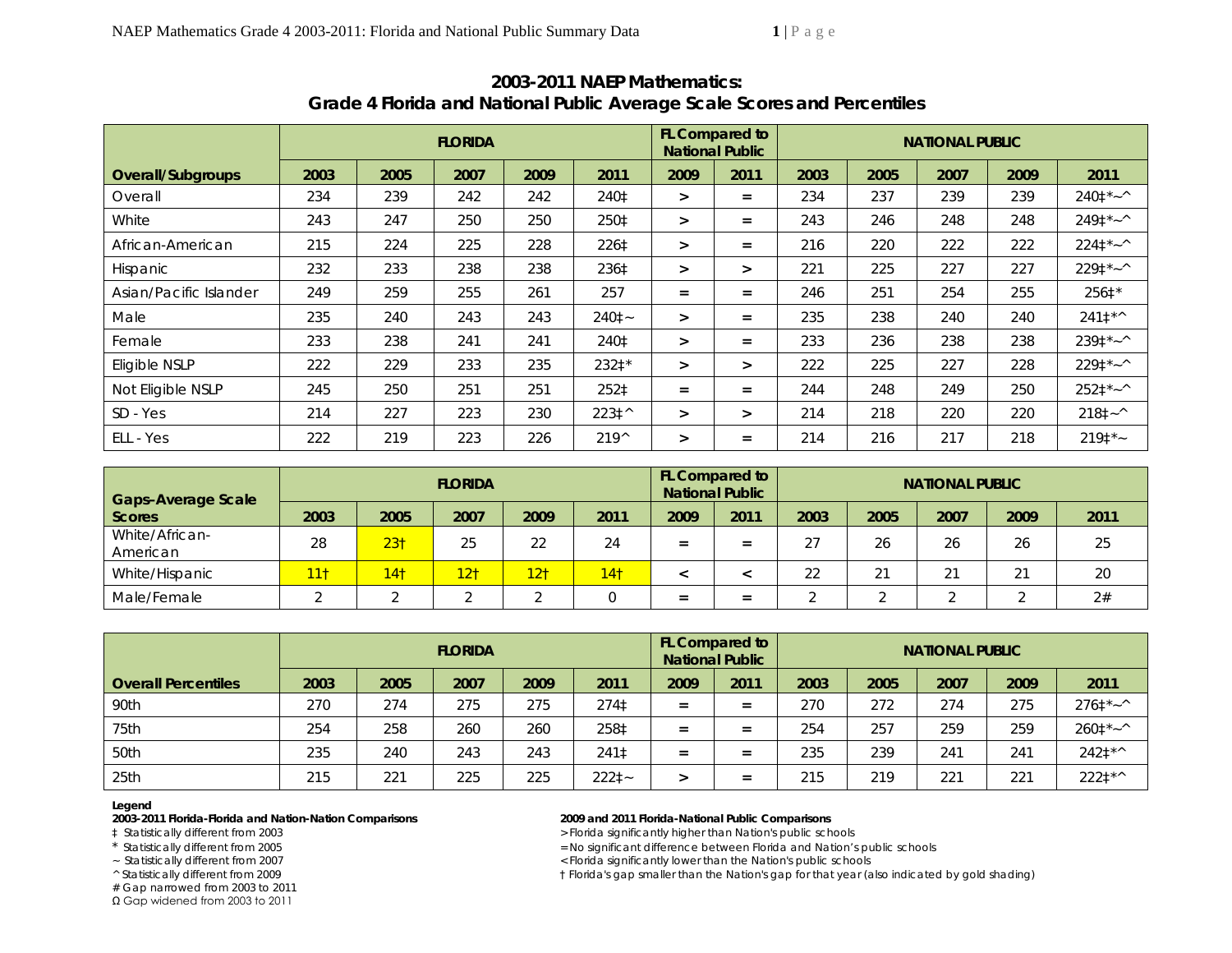| Overall/Subgroups      |      | <b>FLORIDA</b> |      |      |                     |                   |        | FL Compared to<br><b>NATIONAL PUBLIC</b> |      |      |      |                         |  |
|------------------------|------|----------------|------|------|---------------------|-------------------|--------|------------------------------------------|------|------|------|-------------------------|--|
|                        | 2003 | 2005           | 2007 | 2009 | 2011                | 2009              | 2011   | 2003                                     | 2005 | 2007 | 2009 | 2011                    |  |
| Overall                | 76%  | 82%            | 86%  | 86%  | 84%‡                | $\geq$            | $=$    | 76%                                      | 79%  | 81%  | 81%  | 82%‡*^                  |  |
| White                  | 87%  | 91%            | 94%  | 93%  | 92%‡                | $\geq$            | $=$    | 87%                                      | 89%  | 91%  | 90%  | 91%‡*                   |  |
| African-American       | 52%  | 67%            | 71%  | 73%  | 70%‡                | $\geq$            | $=$    | 54%                                      | 60%  | 63%  | 63%  | $66\%$ <sup>*</sup> ~ ^ |  |
| Hispanic               | 74%  | 78%            | 83%  | 84%  | 81%                 | $\geq$            | $\geq$ | 62%                                      | 67%  | 69%  | 70%  | $72\%$ ‡*~              |  |
| Asian/Pacific Islander | 90%  | 96%            | 93%  | 93%  | 96%                 | $=$               | $=$    | 87%                                      | 89%  | 91%  | 91%  | 91%‡                    |  |
| Male                   | 76%  | 83%            | 87%  | 86%  | 83%‡~               | $\geq$            | $=$    | 77%                                      | 80%  | 82%  | 81%  | 82%‡*                   |  |
| Female                 | 75%  | 81%            | 86%  | 86%  | 84%‡                | $\geq$            | $=$    | 75%                                      | 79%  | 81%  | 81%  | 82%‡*                   |  |
| Eligible NSLP          | 63%  | 74%            | 79%  | 80%  | 78%‡                | $\geq$            | $\geq$ | 62%                                      | 67%  | 70%  | 71%  | $73\%$ ‡*~^             |  |
| Not Eligible NSLP      | 88%  | 91%            | 93%  | 93%  | 93%‡                | $\qquad \qquad =$ | $=$    | 88%                                      | 90%  | 91%  | 91%  | $92\%$ ‡*~^             |  |
| SD - Yes               | 50%  | 67%            | 63%  | 72%  | $64\%$ <sup>1</sup> | $\geq$            | $\geq$ | 50%                                      | 56%  | 60%  | 59%  | $55\%1 - ^{\wedge}$     |  |
| ELL - Yes              | 62%  | 57%            | 64%  | 69%  | 58%^                | $\geq$            | Ξ      | 49%                                      | 54%  | 56%  | 57%  | 58%‡*~                  |  |

## **2003-2011 NAEP Mathematics: Grade 4 Florida and National Public Percent at or Above** *Basic*

| <b>Gaps-Percent at or</b>  | <b>FLORIDA</b> |      |      |      |       |      | <b>FL Compared to</b><br><b>National Public</b> | <b>NATIONAL PUBLIC</b> |       |       |      |        |  |
|----------------------------|----------------|------|------|------|-------|------|-------------------------------------------------|------------------------|-------|-------|------|--------|--|
| above Basic                | 2003           | 2005 | 2007 | 2009 | 2011  | 2009 | 2011                                            | 2003                   | 2005  | 2007  | 2009 | 2011   |  |
| White/African-<br>American | 35%            | 24%1 | 23%  | 20%1 | 22%#  |      | $=$                                             | 33%                    | 29%   | 28%   | 27%  | 25%#   |  |
| White/Hispanic             | $13%$ †        | 13%† | 11%1 | 9%†  | 11%†  |      |                                                 | 25%                    | 22%   | 22%   | 20%  | 19%#   |  |
| Male/Female                | 1%             | 2%   | 1%   | 0%   | $-1%$ |      |                                                 | 2%                     | $1\%$ | $1\%$ | 0%   | $0%$ # |  |

**Legend** 

**2003-2011 Florida-Florida and Nation-Nation Comparisons 2009 and 2011 Florida-National Public Comparisons** 

# Gap narrowed from 2003 to 2011

Ω Gap widened from 2003 to 2011

> Florida significantly higher than Nation's public schools

\* Statistically different from 2005 = No significant difference between Florida and Nation's public schools

~ Statistically different from 2007<br>
^ Statistically different from 2009<br>
^ Statistically different from 2009<br>
(2) The Florida's gap smaller than the Nation's gap for that year (and the Nation's gap for that year (and the

 $\dagger$  Florida's gap smaller than the Nation's gap for that year (also indicated by gold shading)